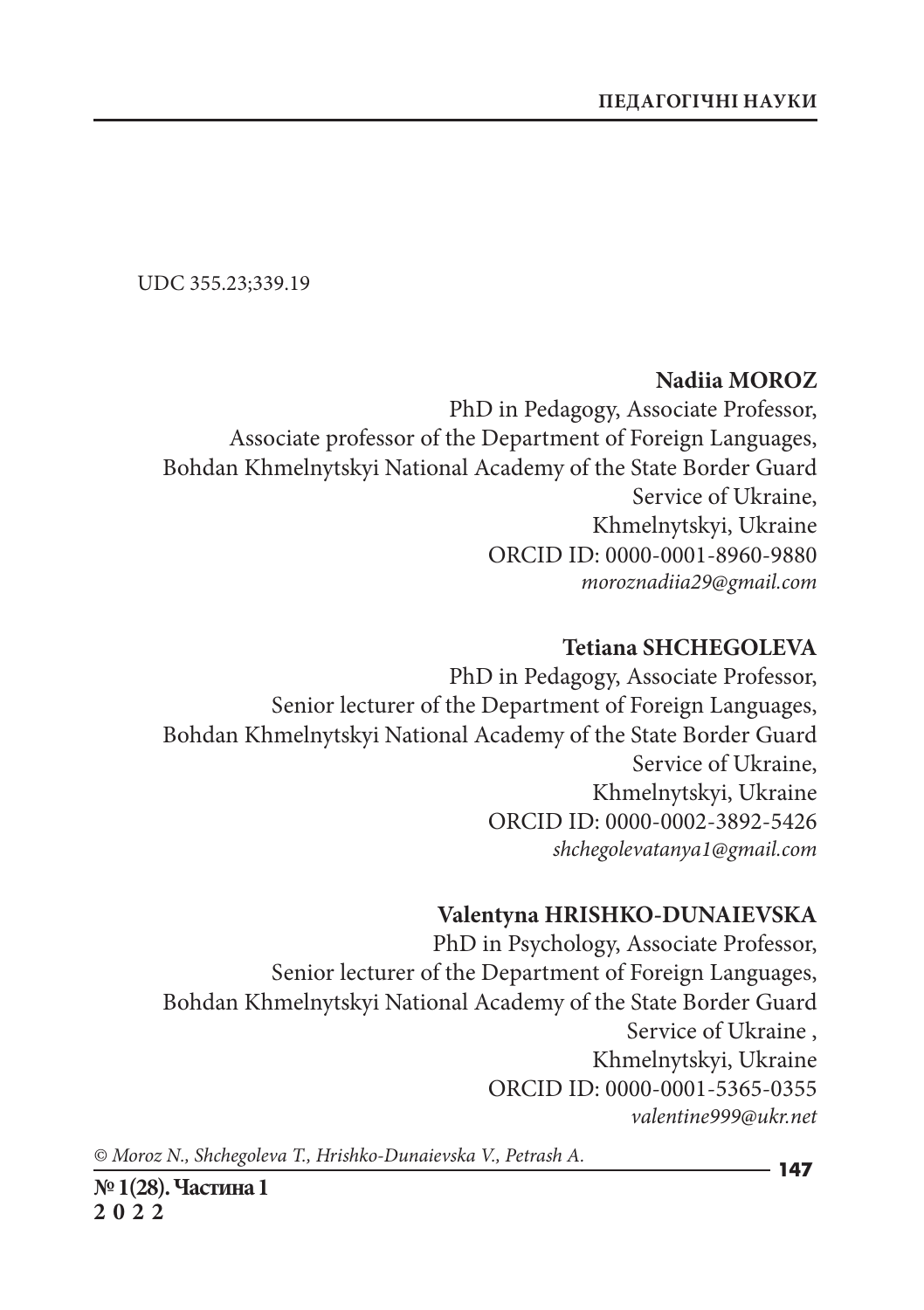### **Anzhela PETRASH**

Lecturer of the Department of Foreign Languages, Bohdan Khmelnytskyi National Academy of the State Border Guard Service of Ukraine, Khmelnytskyi, Ukraine ORCID ID: 0000-0003-0197-5021 *anzhelapetrash1008@gmail.com*

# **CURRENT TRENDS IN THE PROFESSIONAL ENGLISH LANGUAGE TEACHING OF THE UKRAINIAN BORDER GUARD AGENCY PERSONNEL**

The article highlights the features of professional foreign language training of border guards in Ukraine, focusing on its basic tendencies: compliance of the personnel professional foreign language competence with the requirements of the NATO STANAG 6001, CEFR, Common Core Curriculum of the EU border guards basic training, with the purpose of improving the level of interoperability of the personnel of Ukrainian and EU border guard agencies. The authors argue that Ukrainian border guard agency has set a course to improve international military cooperation with EU and NATO member states. It has been established that the effectiveness of achieving the compatibility of the Armed Forces and the SBGSU with the armed forces of the EU and NATO Member States largely depends on the level of foreign language proficiency of military specialists. The authors defined key directions in the border guards' English for Specific Purposes training delivery methodology development at the present stage: focusing on the communicative competence development of the border guard agency personnel; implementing multimedia technologies of foreign language teaching; using of blended learning technologies; using infographics, gamification in teaching English; developing and utilizing web quests and Internet projects. Generalization of the best ideas of organizing joint professional foreign language training of border guards in the EU countries is necessary for introduction and adaptation of the acquired experience in the system of professional training of personnel of the state border guard service of Ukraine.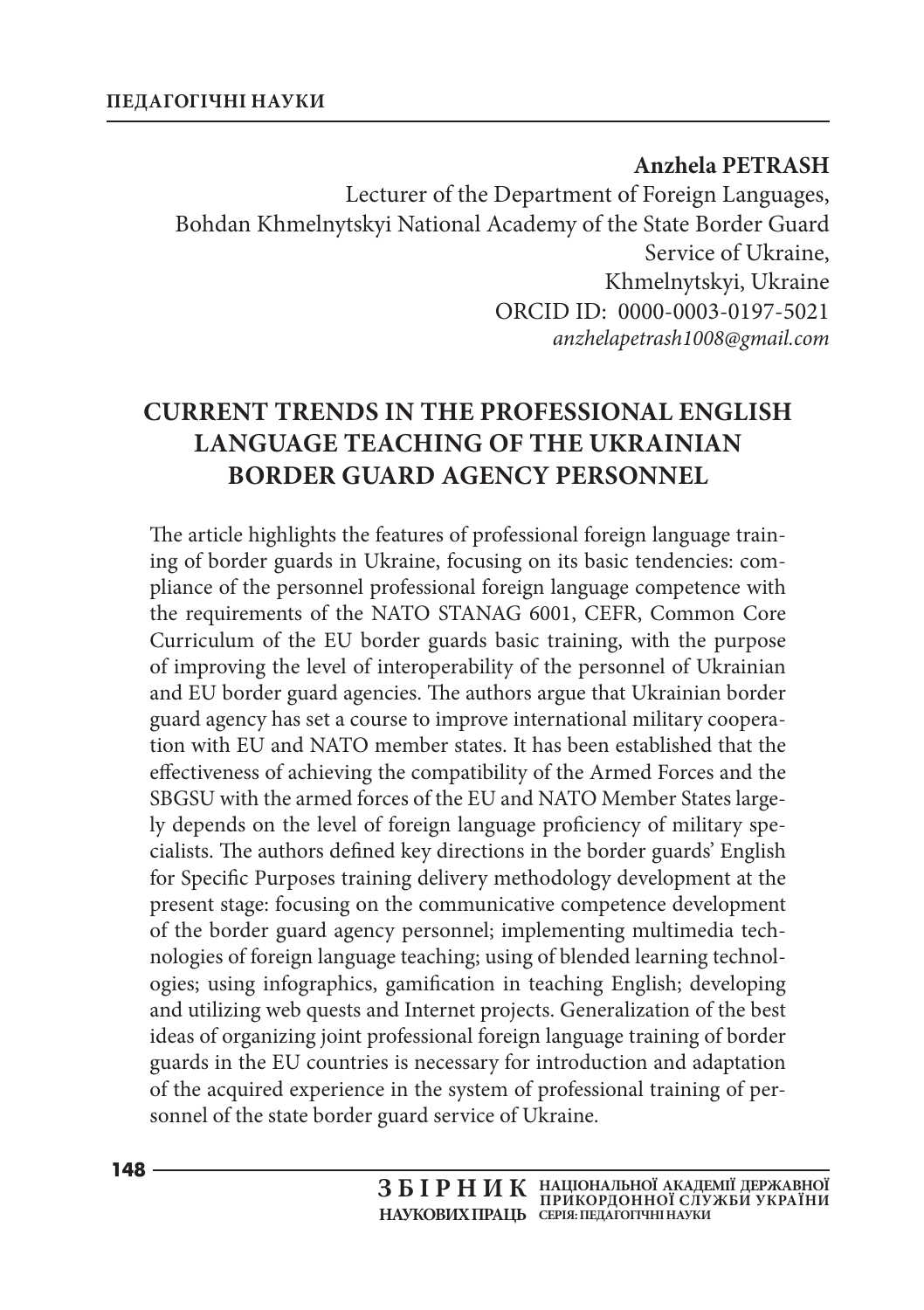**Key words:** border guards; professional training; English for Specific Purposes; interoperability.

## **1. Introduction**

**Problem statement.** Taking into account the importance of adapting training standards in the State Border Guard Service of Ukraine (SBGSU) to the requirements of the European and global educational space, it is necessary to study the best foreign experience of foreign language training of border guards, and especially the member states of the European Union (EU). These countries, taking into account the peculiarities of their cultural and historical development, have formed their own approaches to border protection, which, accordingly, has influenced the development of various training systems for personnel of their border guard agencies [1]. Also, the Ukrainian Border Guard Agency has been a partner of the European Border and Coast Guard Agency Frontex for more than ten years, and in 2019 the National Academy of the State Border Guard Service of Ukraine (NASBGSU) received associate membership in the network of border partner academies under the auspices of this agency. At the same time, the joint professional activity of border guards' specialists forced the European border guard organisations to put in the first place the issue of using one language, for which English was chosen, and therefore today the unified training of personnel from different EU countries is conducted using this language. It becomes especially effective during joint border guard operations, when representatives of different European agencies can communicate in the same language and use the same terminology [2].

**The purpose of the article** is to reveal modern tendencies in the professional English language training for the Ukrainian border guard agency personnel based on the common European educational standards for the purpose of further implementing the best practices in the system of professional training of the SBGSU personnel.

**Analysis of recent research and publications.** A significant number of Ukrainian scientists are engaged in studying the specifics of professional training of border guards, including: I. Bloshchynsky, O. Torichny, O. Didenko, K. Tushko. Issues of implementation of advanced foreign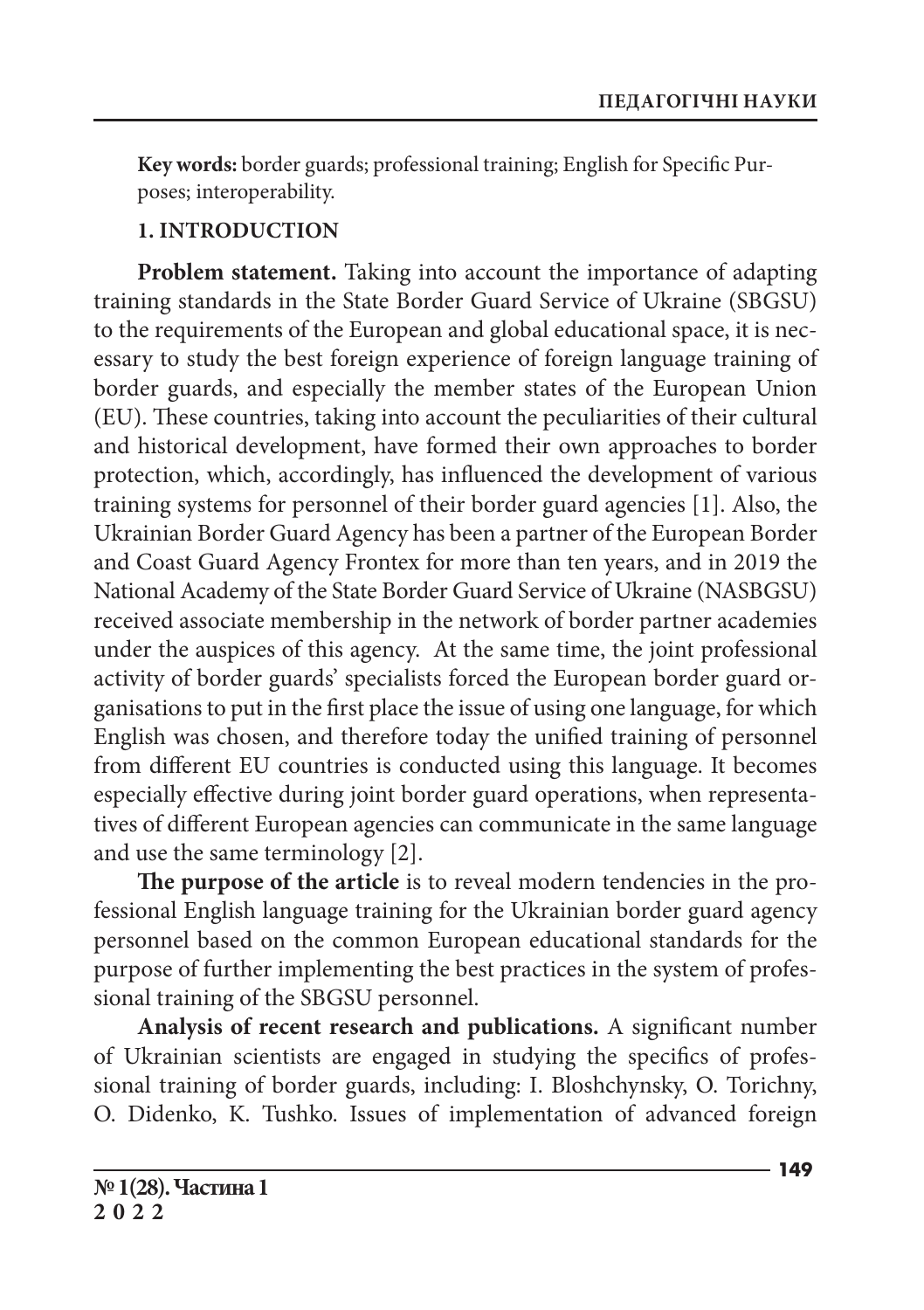experience in organizing foreign language training of specialists were studied by: D. Taushan, O. Nitenko, I. Yaremchuk. N. Moroz was engaged in research on ESP training for the border protection specialists. However, our investigations have shown that nowadays there is practically no thorough analysis of the problem of introducing best practices for professional foreign language training of border guard personnel based on European educational standards into the system of professional training of Ukrainian border guards.

### **2. RESEARCH RESULTS**

Today, new requirements are being put forward for specialists in many spheres, the world is moving towards general education, this also applies to border protection specialists, and if earlier border guards were engaged only in protecting the state border of their own country, now they also need to participate in joint patrols with border guards of other countries, as well as in joint operations of the European border and coast guard agency [3].

The educational strategy for common professional training of border guard agencies personnel in the EU countries is aimed at encouraging the professional development of border guards. Participants in the educational process are expected to constantly use available resources to stimulate the educational process. This approach contributes to the development of the learners' autonomy, allows them to use their experience and competencies formed during an internship or previous professional activity at the border. At the same time, the training that takes place in the border guard units after graduation in an educational institution is crucial.

Joint training of border guards of the EU countries offers measurable and unified standards of professional training of border guard officers based on certain expected learning outcomes – a set of knowledge, skills and competencies acquired in the course of studying professionally-oriented academic disciplines. Joint training of EU border guards is designed in such a way that it can be implemented in relevant training programs at the national level. Other topics can be retained in national curricula, such as strategic communication, cross-cultural competence formation, second-line interviews, and so on. To a certain extent, the joint training of border guards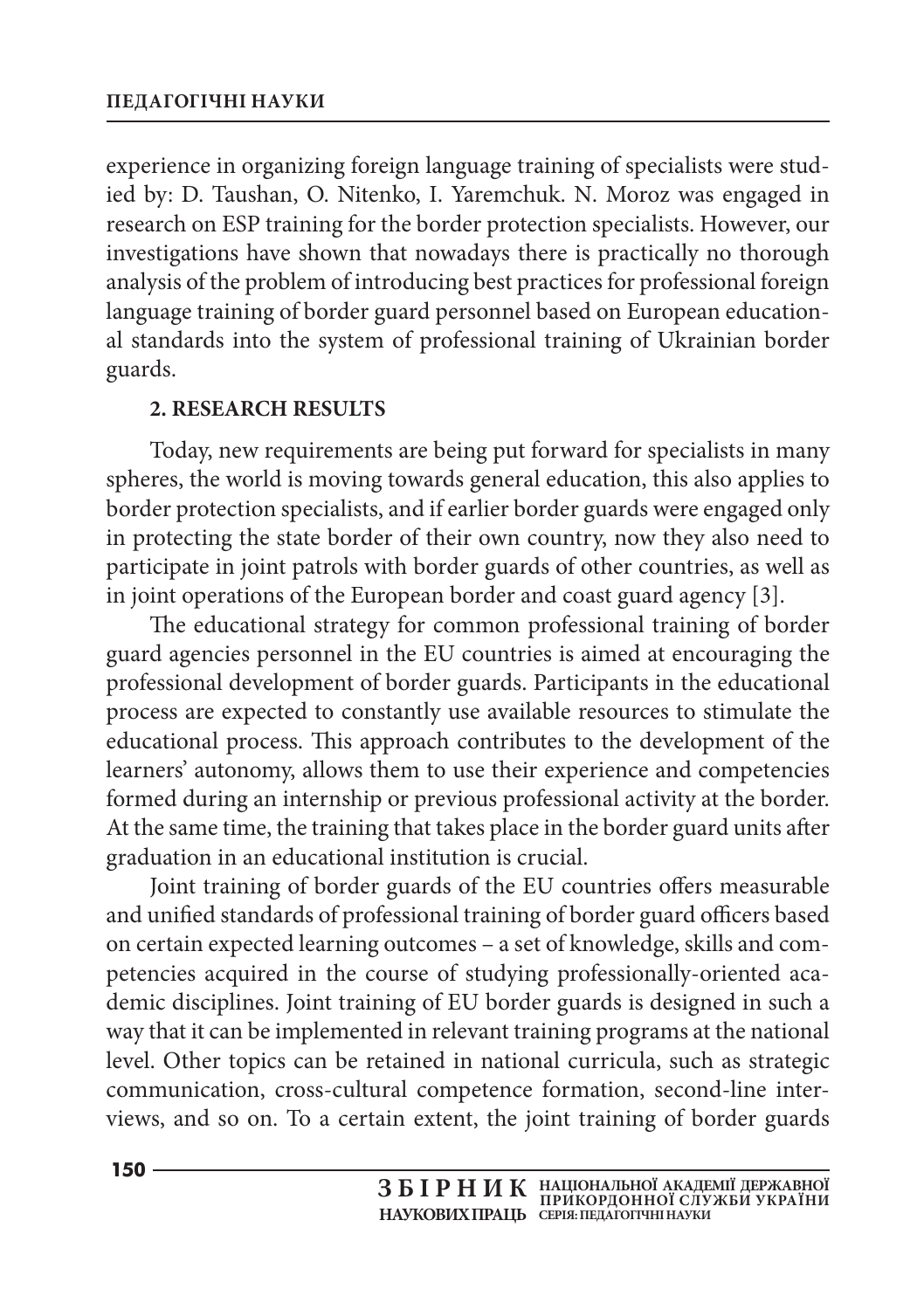of the EU countries can also be used to develop training programs for advanced training and specialized training, as well as to form professional competencies in order to continue education at the highest level [4].

Joint foreign language training of EU border guards uses three forms of training: independent (online), contact, and experiential, which is carried out directly at the border guard units and takes place after graduation or between contact phases of training. All forms of training take into account the practical role of border guards and reflect the concept of developing professional competencies defined in the Sectoral Qualifications Framework (SQF) in the field of Border Protection [7]. Coordination with the SQF for Border Protection makes all the necessary knowledge, skills and competencies understandable in an all-European context and therefore they can be easily transferred to the operational and service environment in order to perform the necessary border protection tasks at a professional level. The description of training results in joint training programs for border guards of EU countries is based on the taxonomy of training goals developed by B. Bloom and is agreed with the SQF of the EU border protection [5].

The main problematic issue in the organization of unified training of border guards of EU countries is the need to organize it in English. Foreign language proficiency levels for Border Guard officers are set out in the Common European Framework of Reference for Languages: Learning, teaching, assessment (CEFR) [9]. Threshold level of foreign language proficiency in accordance with the requirements of joint training of EU border guards is B1. Also, the European qualifications framework of for Lifelong Learning provides the necessary recommendations for learning, teaching, and evaluating the language, while the necessary content (English for Specific Purposes) is reflected in the relevant sections and topics of the Common Core Curriculum for EU border guards (CCC) [10].

Despite the fact that CEFR is sometimes criticized for certain shortcomings, it is still the most recognized system of standards and objective criteria for describing language proficiency, a tool that is generally recognized by language learning centres, textbook publishers, language educational institutions, Language teachers, developers of foreign language teaching programs and curricula in (and in many other countries outside) Europe. The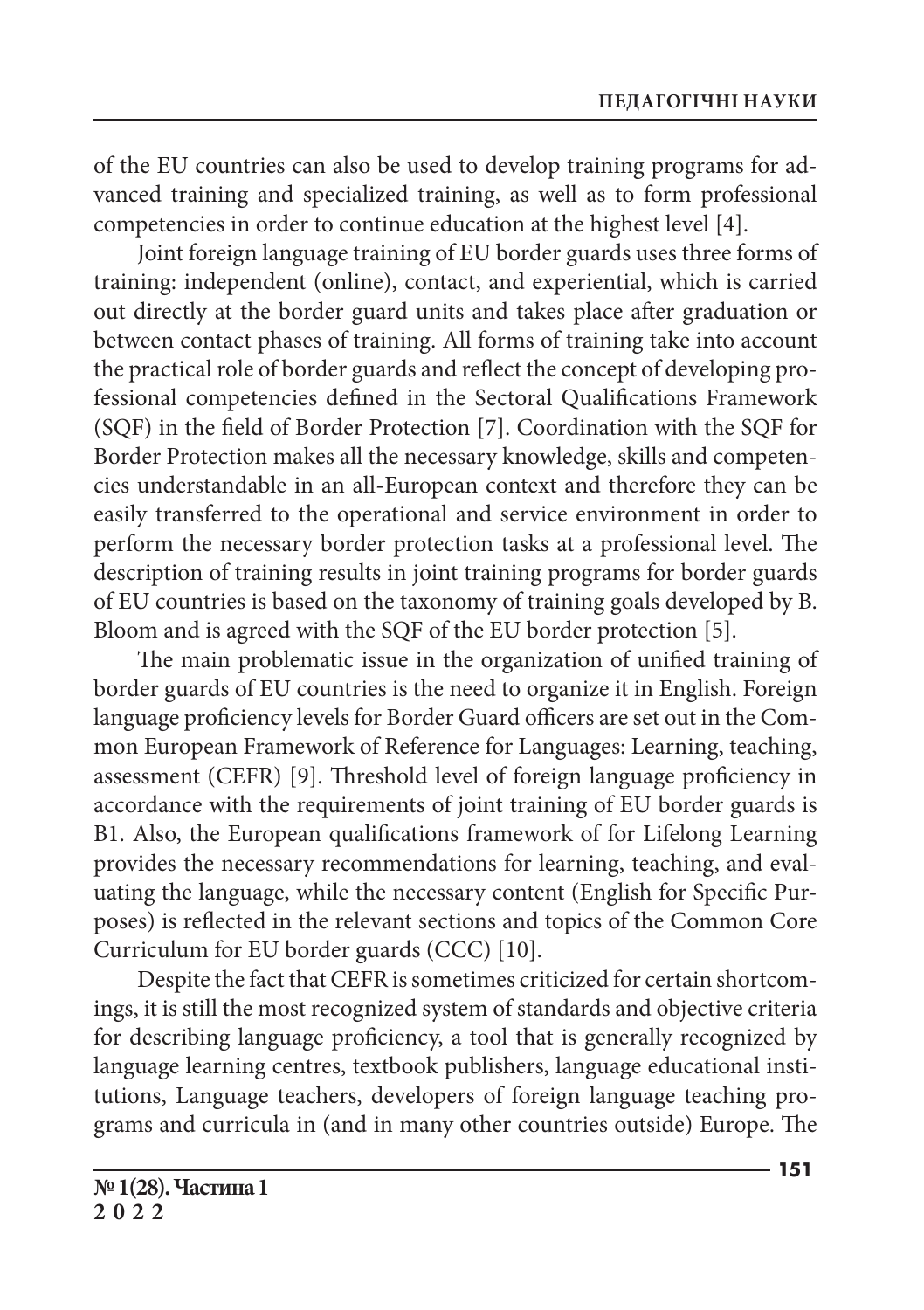SQF for border protection states that: "all foreign language training should be described as presented in the CEFR" [12]. In addition, the latest edition of the CCC of border guards of the EU countries states that: "since learning a foreign language and foreign language competence do not correspond to the levels of SQF in terms of learning complexity, the assessment of learning outcomes related to learning a foreign language should be carried out in accordance with the requirements of the European system of reference languages for learning languages: study, teaching and assessment [10].

Nowadays foreign language training of EU border guards is implemented through a student-centred approach, which is to support and develop students' independence and personal responsibility for their professional development. They should be equal and conscious partners in the educational process. In addition, the training strategy for foreign language training of EU border guards is based on the use of active training methods. First, it helps to combine learning with practice, which best helps to develop new skills and competencies. Secondly, the student-oriented approach to learning requires transparency of learning outcomes and the use of assessment methods that allow taking into account the activity of cadets in the educational process [6].

Common training approach to border guards training emphasize the importance of continuous professional development and personal responsibility. It is assumed that employees of border agencies should be able to search for and master knowledge, independently improve their skills and abilities using available means, and consciously develop basic competencies in the field of border protection during the educational process [8].

Recently, the Ukrainian border guard agency has set a course to improve international military cooperation with EU and NATO Member States. One of the priority areas of cooperation is to ensure the representation of the SBGS of Ukraine in NATO operations, multinational military exercises abroad, or conducting them on the territory of Ukraine, etc. The effectiveness of achieving the compatibility of the Armed Forces and the SBGSU with the armed forces of the EU and NATO Member States largely depends on the level of foreign language proficiency of military specialists.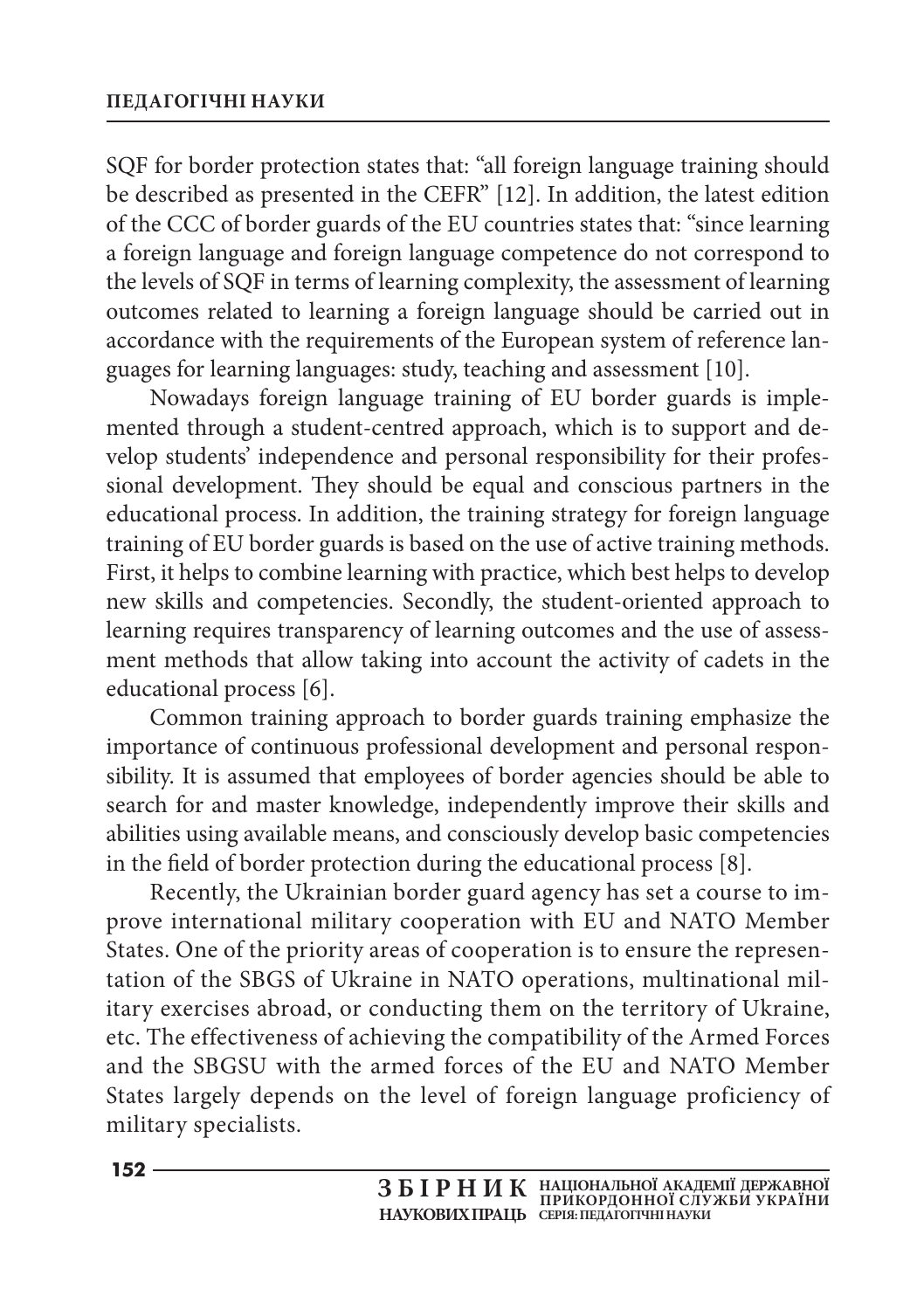The management of the border guard agency decided to organize special intensive English language courses at the National Academy of the State Border Guard Service of Ukraine for the Agency's personnel. The course design team, under supervision of an American expert, took part in development of the Intensive English Language Course for the border guard officers, Curriculum and 4 textbooks "English without Borders" (2 levels, one for students and one teacher's book) in compliance with NATO STANAG 6001 [11].

The National Academy intensive course teachers conducted a profound needs analysis and determined that border guard officers-instructors should have at minimum a Level 2 in the three skill areas of listening, speaking, and reading. Writing in English is rarely used by this population, so should not be a required skill. Border Guard officers serving at the borders should have at minimum a Level 2 for interactive listening and a 1+ in speaking and reading according to NATO STANAG 6001.

The length of the courses was established as 3-month program, which could allot 270 hours of direct classroom instruction. Placement and exit exams were developed to assess the English language proficiency of the border guards in listening, speaking, reading and writing skills for professional use. It is not based upon a particular language program, but is a proficiency test. The test level corresponds exactly to STANAG 6001 descriptors.

The team of testers developed a criterion-referenced, global assessment of functional listening, speaking, and reading proficiency. This test focuses on what the learner can "do" with the language rather than what he "knows." It tests global competence and contains an unlimited amount of material. The English instructors develop and administer our own classroom achievement tests and quizzes. These assessments are used to determine what students have learned by measuring their mastery of specific vocabulary, structures, and content as taught in the course.

The intensive course teachers taught representatives of different security sector agencies, customs officers, policemen from Georgia. The teachers also actively participate in seminars of Bureau of International Language Coordination seminars conducted annually in Kyiv, conferences and participated in the development of a Roadmap for language learning in the Armed Forces of Ukraine.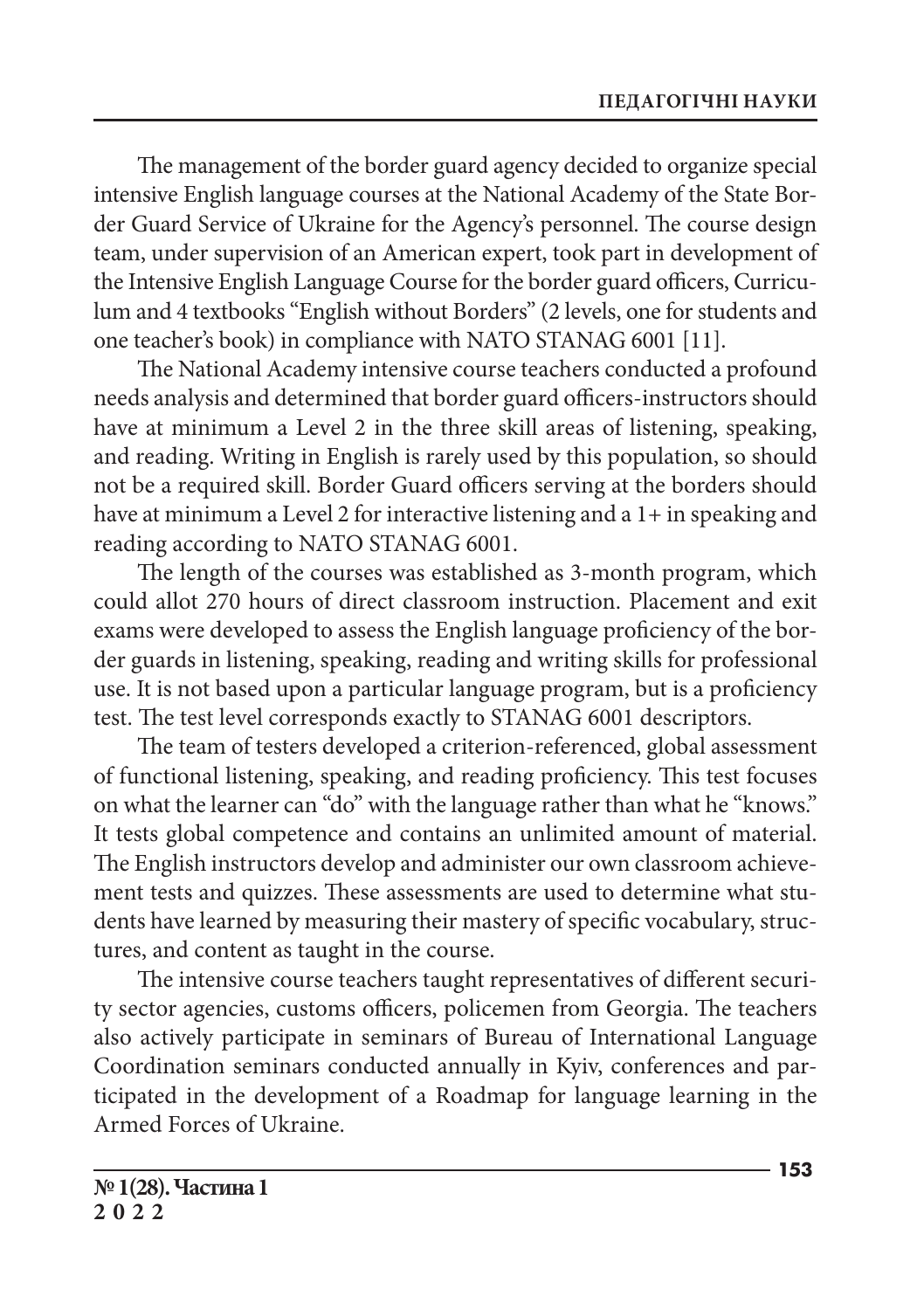Modern forms and methods of professional foreign language training of border guards within the framework of common training take into account the diversity of cadets from different border guard bodies and various specialties. Foreign-language professional training of border guards is based on the principles of andragogy and provide flexibility in choosing training paths. The use of various pedagogical methods and forms of training contributes to the effectiveness of the training process for border guards. Thus, in the foreign language training of border guards, pedagogical methods used for adult education are used, such as problem-solving exercises, modelling, case studies, discussions, seminars. It is important that the foreign language competence of border guards is formed through the use of active training methods. This approach ensures that issues of professional ethics and fundamental human rights are included in all developed topics.

The principle of continuous training is an important part of the strategy of the border guards training. First of all, it means recognition of previous training and involvement of already acquired competencies in the learning process, both by students and by those who organize and contribute to the learning process (teachers, instructors, tutors, trainers, coaches, etc.). The profession of a border guard is not finalized at the end of training, it is the field of constant improvement. The key element of such professional development is the experience gained at the border guard units while performing professional duties. Also, reflexive and cognitive skills increase awareness and form the necessary professional competencies.

In addition to performing their tasks and duties in their native language, border guards must also demonstrate their proficiency in English, the official language of the EU, in order to be able to serve all persons crossing the border, as well as to cooperate with their foreign counterparts in joint operations.

To train the personnel of the Ukrainian border agency, it is necessary to implement student-centred methods of foreign language training, such as: "roadshow", "border quest", "critical case", simulation, scenario-based training, case method, etc. Also, in the conditions of quarantine, it is advisable to study the experience of using modern technologies of professional training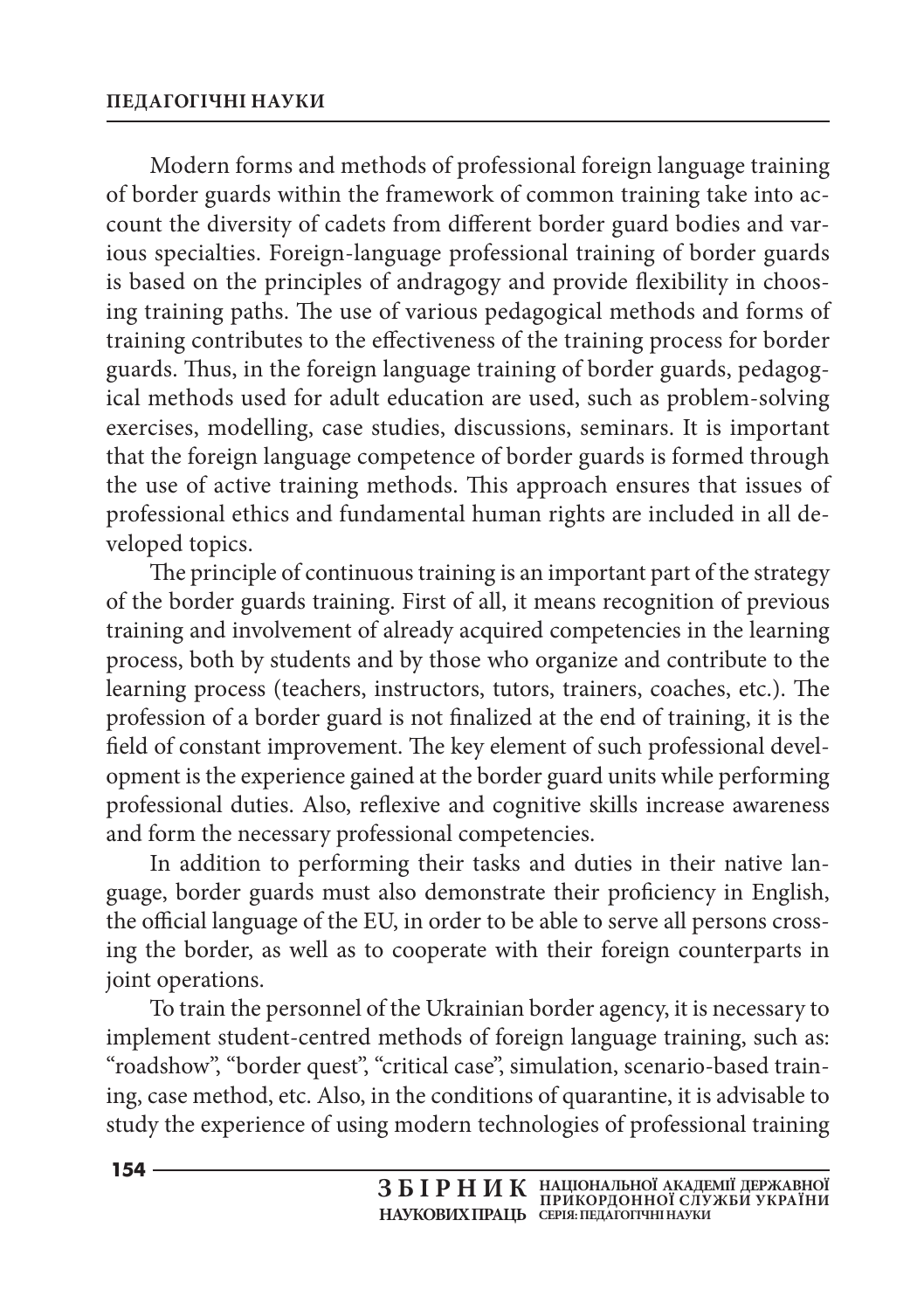of European border guards, such as: technologies of interactive, web-oriented, mixed, collaborative, mobile training, smart technologies; interactive electronic training complexes based on mobile learning technology for selfstudy of English. They help to create a space for the exchange of experiences and new ideas and technologies of teaching English.

The main focus in teaching English nowadays is on finding solutions to strengthen the methodological component, in finding innovative forms, methods and means of ESP, as well as in fostering cooperation with other law-enforcement educational institutions. This can help border guards deepen their English language skills, improve their language comprehension skills, overcome the linguistic and ethnic barrier, find themselves in a situation of foreign language communication and develop dialogue and monologue speech.

So, the key promising directions in professional English language teaching of the border guards at the present stage are:

development of communicative competence of the Border Guard Agency personnel;

implementing multimedia technologies of foreign language teaching; using of blended learning technologies;

using infographics, gamification in teaching English;

developing and utilizing web quests and Internet projects.

Also, the factors that especially affect the quality of foreign language training in Ukraine were identified:

external and internal evaluation of the quality of the educational process;

modernisation of the educational process components (curricula, programs of academic disciplines - their constant monitoring, updating);

constant improvement and professional development of the teaching staff (participation of teachers in conferences, seminars, symposiums, specialized methodical events, instructional and methodical classes organized on the basis of other educational institutions);

attending classes to monitor the activities of other teachers and exchange experiences, publication of best practices;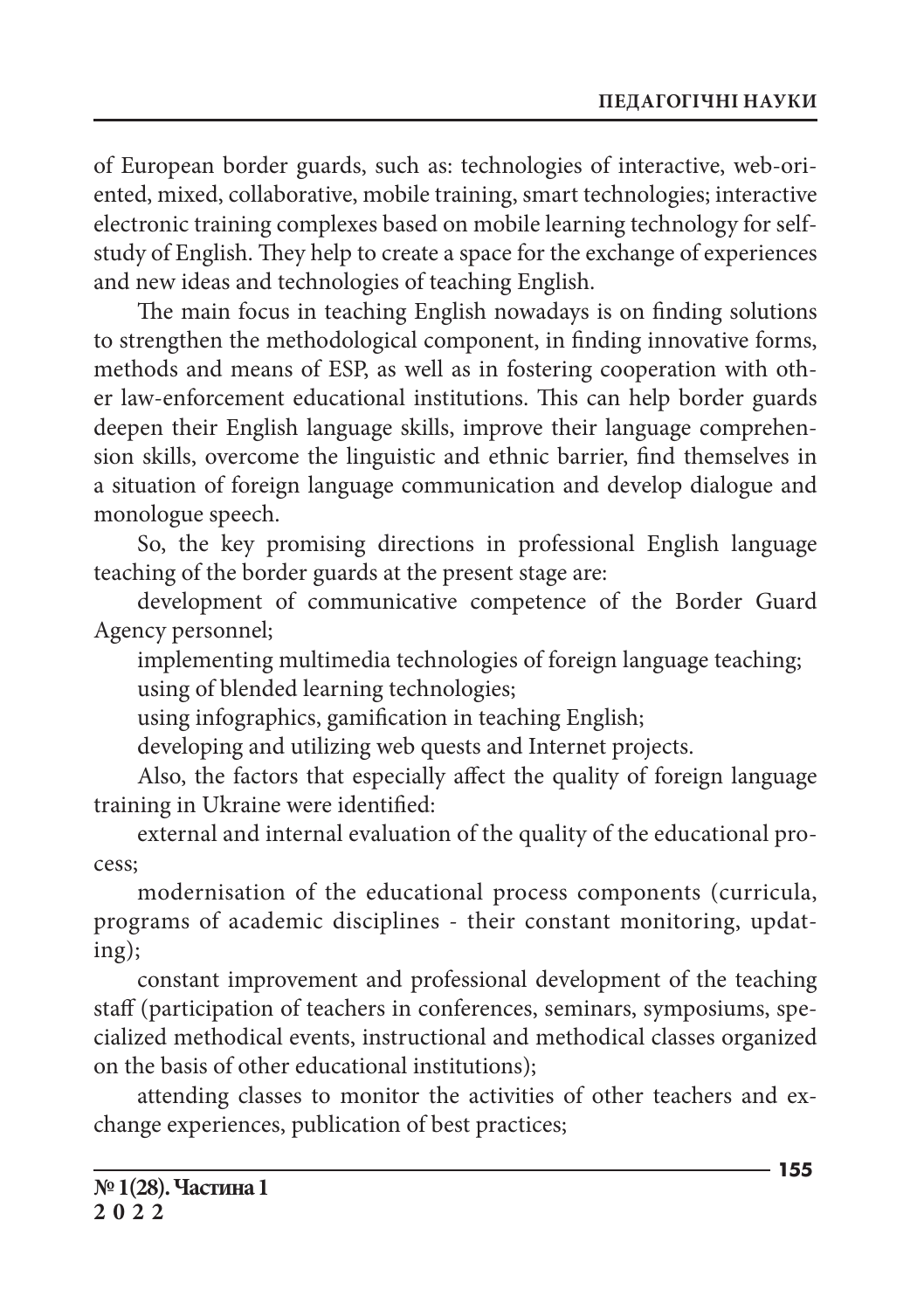interaction with other educational institutions in order to study, compare and share experiences.

### **3. CONCLUSIONS AND PROSPECTS FOR FURTHER RESEARCH**

Nowadays the professional foreign language training of border guards in Ukraine is conducted based on the basic modern tendencies in this sphere: compliance of the personnel professional foreign language competence with the requirements of the NATO STANAG 6001, CEFR, Common Core Curriculum of the EU border guards basic training, with the purpose of improving the level of interoperability of the personnel of Ukrainian and EU border guard agencies. The Ukrainian border guard agency has set a course to improve international military cooperation with EU and NATO member states in order to ensure representation of the SBGSU in NATO operations and military exercise. The effectiveness of achieving the compatibility of the Armed Forces and the SBGS of Ukraine with the armed forces of the EU and NATO Member States largely depends on the level of foreign language proficiency of military specialists. It was found out that the description of training results in joint training programs for border guards of EU countries is consistent with the Sectoral Qualifications Framework in the field of border protection of EU countries. The key directions in professional English language teaching of the border guards at present stage are: development of communicative competence of the border guard agency personnel; implementing multimedia technologies of foreign language teaching; using blended learning technologies; using infographics, gamification in teaching English; developing and utilizing web quests and Internet projects. Generalization of the best ideas of organizing joint professional foreign language training of border guards in the EU countries is necessary for the introduction and adaptation of the acquired experience in the system of professional training of personnel of the state border guard service of Ukraine.

Prospects for further scientific research encompass study of formation and development of professional foreign language training in overall security and defense sector of Ukraine and EU countries.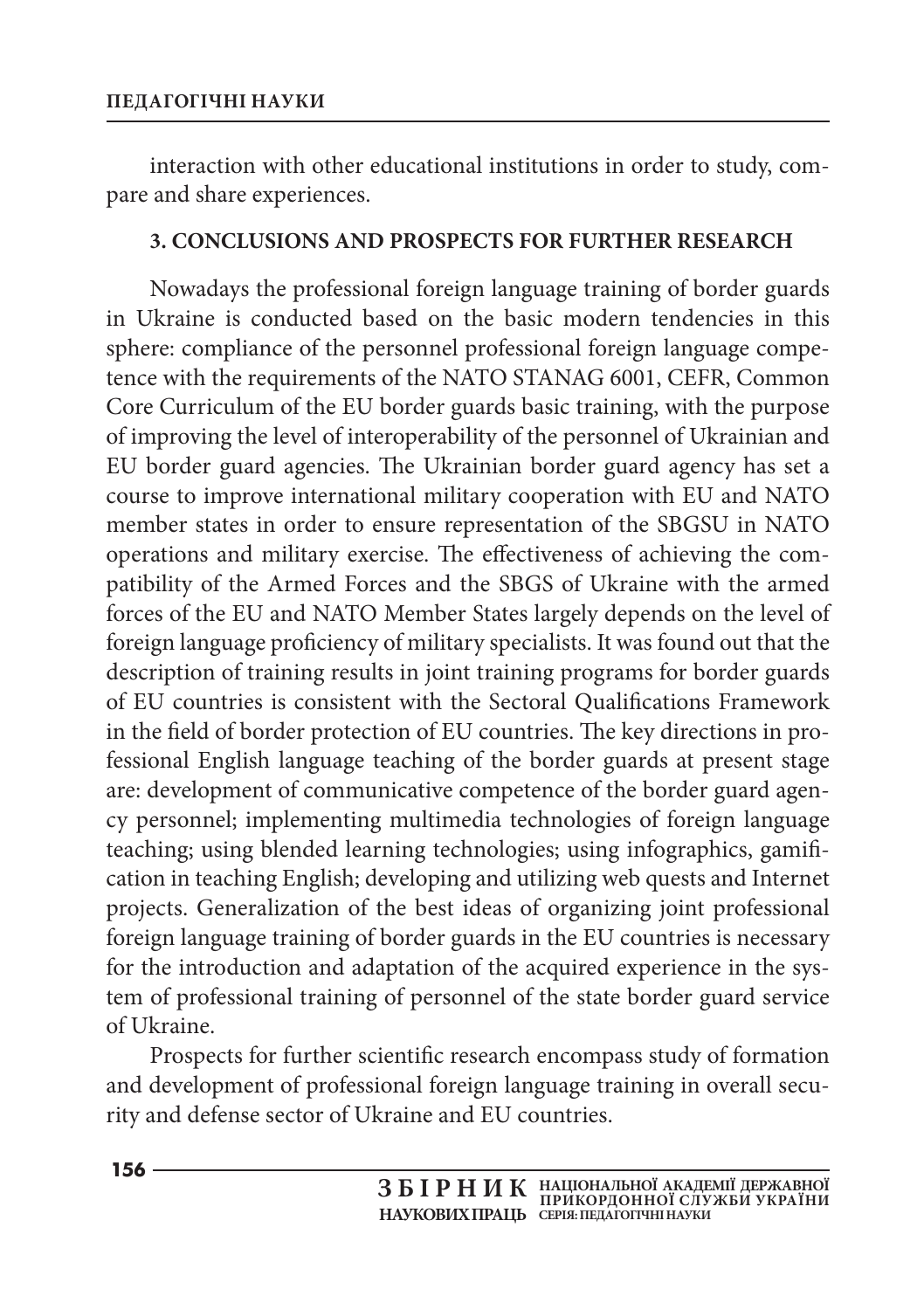#### **Список використаних джерел**

1. Адамчик М., Ткач А. Прикордонна охорона Республіки Польща: сучасна європейська прикордонна служба. Бюро з демократичних інститутів і прав людини ОБСЄ. Warsaw, Poland, 2004. 99 с.

2. Асямов С., Таджиев А., Миразов Д., Якубов А. Полиция зарубежных стран: система организации и опыт профессиональной подготовки кадров : учеб. пособ. Ташкент : Изд-во "Fan va texnologiya", 2010. С. 14–17.

3. Балендр А. Сучасний досвід підготовки персоналу прикордонної поліції Республіки Румунія. *Молодь і ринок.* 2012. № 12, С. 57–61.

4. Балендр А. Характеристика рівнів галузевої рамки кваліфікацій для підготовки прикордонників країн Європейського Союзу в академічній освіті. *Педагогічний дискурс.* 2017. № 22. С. 9–14.

5. Балендр А. Уніфікована програма базового рівня для підготовки фахівців з охорони кордону країн Європейського Союзу. *Pedagogical Discourse. 2018.* № 25, С. 17–21.

6. Балендр А. Особливості системи відбору та підготовки персоналу різних ланок Прикордонної охорони Фінляндії. *Збірник наукових праць Національної академії Державної прикордонної служби України. Сер.: Педагогічні та психологічні науки.* 2013. № 3, С. 7–16.

7. Балендр А. Уніфікація підготовки фахівців у сфері охорони кордону як науково-педагогічна проблема (на основі світового досвіду). *Міжнародний науковий журнал Науковий огляд, 2018.* 7(50), 66–74.

8. Мороз Н. Сучасні засоби та методи національно-патріотичного виховання майбутніх офіцерів-прикордонників на заняттях з іноземної мови. *Педагогічний дискурс,* 2018. № 25. С. 35–41.

9. Common European Framework of Reference for Languages: Learning, teaching, assessment. URL: https://www.coe.int/en/web/common-european-framework-reference-languages.

10. Common Core Curriculum for Border Guard Basic training in the European Union (CCC 2012). Produced by Frontex Agency in cooperation with EU Member States and Fundamental rights organisations Warsaw, Rondo ONZ 1, 2012. 343 p.

11. Moroz N. ESP Task-Based Coursebook Development for Border Guards Training. *Revista Românească pentru Educaţie Multidimensională.* 2020. 12.1. Рр. 66–85.

12. Sectoral Qualifications Framework for Border Guarding. FRONTEX. Warsaw : Rondo ONZ 1, 2013. Vol. 1. 173 p.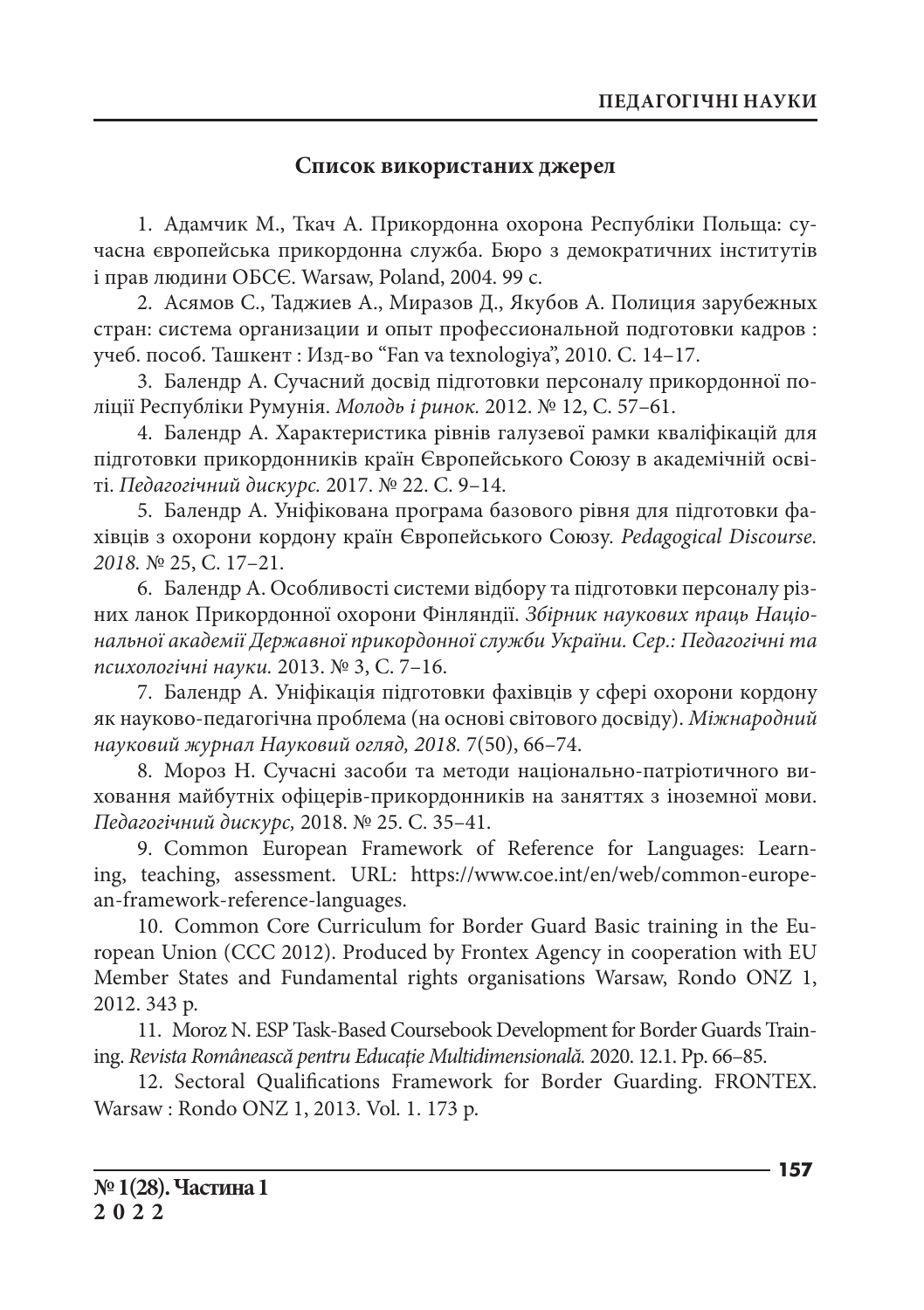### **Мороз Н., Щеголева Т., Грішко-Дунаєвська В., Петраш А. Сучасні тенденції у навчанні англійської мови для професійних потреб персоналу прикордонного відомства України**

У статті висвітлено сучасні тенденції у навчанні англійській мові для професійних потреб персоналу Держприкордонслужби України: відповідність професійної іншомовної компетентності персоналу вимогам НАТО STANAG 6001, CEFR, Єдиної навчальної програми для прикордонників ЄС базового рівня, з метою підвищення рівня сумісності персоналу прикордонних відомств України та ЄС. Автори обґрунтовано доводять, що українське прикордонне відомство останнім часом взяло курс на покращення міжнародної військової співпраці з країнами-членами ЄС та НАТО. Одним із пріоритетних напрямів співпраці є забезпечення представництва ДПСУ у багатонаціональних військових навчаннях НАТО за кордоном та на території України. Водночас, ефективність сумісності Збройних Сил та Держприкордонслужби України зі збройними силами країн-членів ЄС та НАТО значною мірою залежить від рівня володіння іноземною мовою військових фахівців. З'ясовано, що опис результатів навчання у спільних програмах підготовки прикордонників країн ЄС узгоджується з Галузевою рамкою кваліфікацій у сфері охорони кордонів країн ЄС. Виявлено, що підготовка прикордонників передбачає вивчення особовим складом прикордонних підрозділів професійно-орієнтованої тематики для їх злагоджених дій під час спільного патрулювання та спільних прикордонних операцій. Автори визначили ключові напрями розвитку професійної іншомовної підготовки прикордонників на сучасному етапі: розвиток комунікативної компетентності персоналу прикордонного відомства; впровадження мультимедійних технологій під час навчання іноземній мові; використання змішаних технологій навчання; використання інфографіки, гейміфікації у викладанні англійської мови; розробка та використання вебквестів та інтернет-проєктів. Узагальнення найкращих ідей організації професійної іншомовної підготовки прикордонників інших країн вважається необхідним для впровадження та адаптації набутого досвіду в систему професійної підготовки персоналу Державної прикордонної служби України.

**Ключові слова:** прикордонники; професійна підготовка; англійська мова для професійних потреб; сумісність.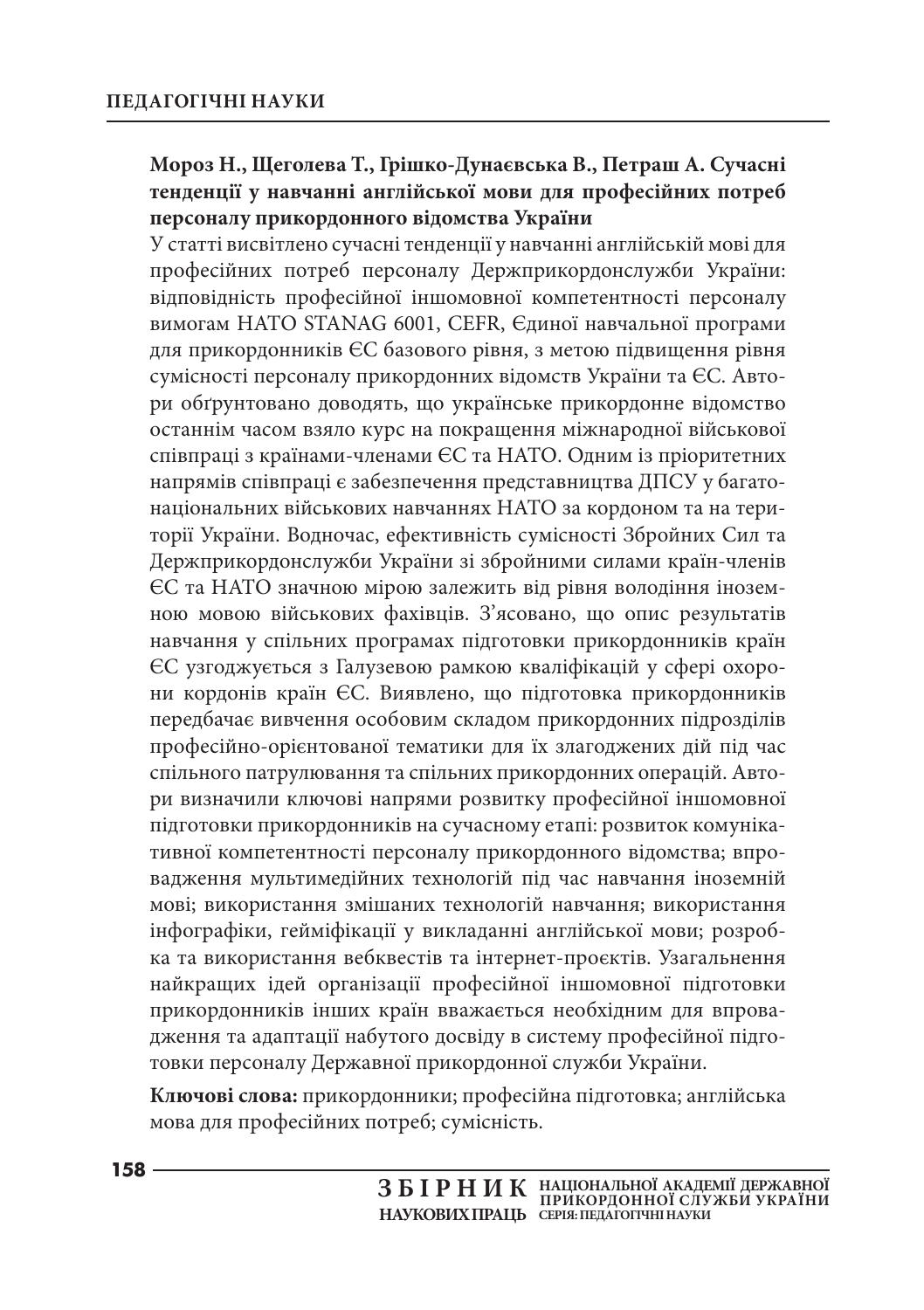### **References**

1. Adamczyk M., Weaver A. (2004). *Border Guard of the Republic of Poland: modern European Border Guard Service.* OSCE Office for Democratic Institutions and Human Rights. Warsaw. Poland. 99 p. [in Polish]

2. Asyamov S., Tadjiev A., Mirazov D., Yakubov A. (2010). *Politsiya zarubezhnykh stran: sistema organizatsii i opyt professionalnoy podgotovki* [Police of foreign countries: the system of organization and experience of professional training]. Tashkent : Fan va texnologiya, pр. 14–17. [in Russian]

3. Balendr A. (2012). *Suchasnyy dosvid pidhotovky prykordonnoyi politsiyi Respubliky Rumuniya* [Modern experience of training the border police of the Republic of Romania]. *Youth and the Market*, no. 12, pр. 57–61. [in Ukrainian]

4. Balendr A. (2018). *Unifikatsiya pidhotovky fakhivtsiv u sferi okhorony kordonu yak naukovo-pedahohichna problema (na osnovi svitovoho dosvidu)* [Unification of training in the field of border protection as a scientific and pedagogical problem (based on world experience)]. *Naukovyy ohlyad : mizhnar. nauk. zhurn*, no. 7(50), pp. 66–74. [in Ukrainian]

5. Balendr A. (2017). *Kharakterystyka rivniv haluzevoyi ramky kvalifikatsiy dlya pidhotovky prykordonnykiv krayin Yevropeyskoho Soyuzu v akademichniy osviti* [Characteristics of the levels of the sectoral qualifications framework for the training of border guards of the European Union in academic education]. *Pedagogical discourse*. Khmelnytskyi, issue 22, pp. 9–14. [in Ukrainian]

6. Balendr А. (2018). *Unifikovana prohrama bazovoho rivnya dlya pidhotovky fakhivtsiv z okhorony kordoniv krayin Yevropeyskoho Soyuzu.* [Unified basic level program for the training of border guards in the European Union]. *Pedagogical Discourse*, no. 25, pp.17–21. [in Ukrainian]

7. Balendr А. (2013). *Osoblyvosti systemy vidboru ta pidhotovky personalu riznykh lanok Prykordonnoyi okhorony Finlyandiyi* [Features of the system of selection and training of personnel of different levels of the Finnish Border Guard]. *Collection of scientific works of the National Academy of the State Border Guard Service of Ukraine. Ser.: pedagogical and psychological sciences*, no. 3, pp. 7–16. [in Ukrainian]

8. Моroz N. (2018). *Suchasni zasoby ta metody natsionalno-patriotychnoho vykhovannya maybutnikh ofitseriv-prykordonnykiv na zanyattyakh z inozemnoyi movy* [Modern means and methods of national-patriotic education of future border guards in foreign language classes]. *Pedagogical discourse*, no. 25, pp. 35–41. [in Ukrainian]